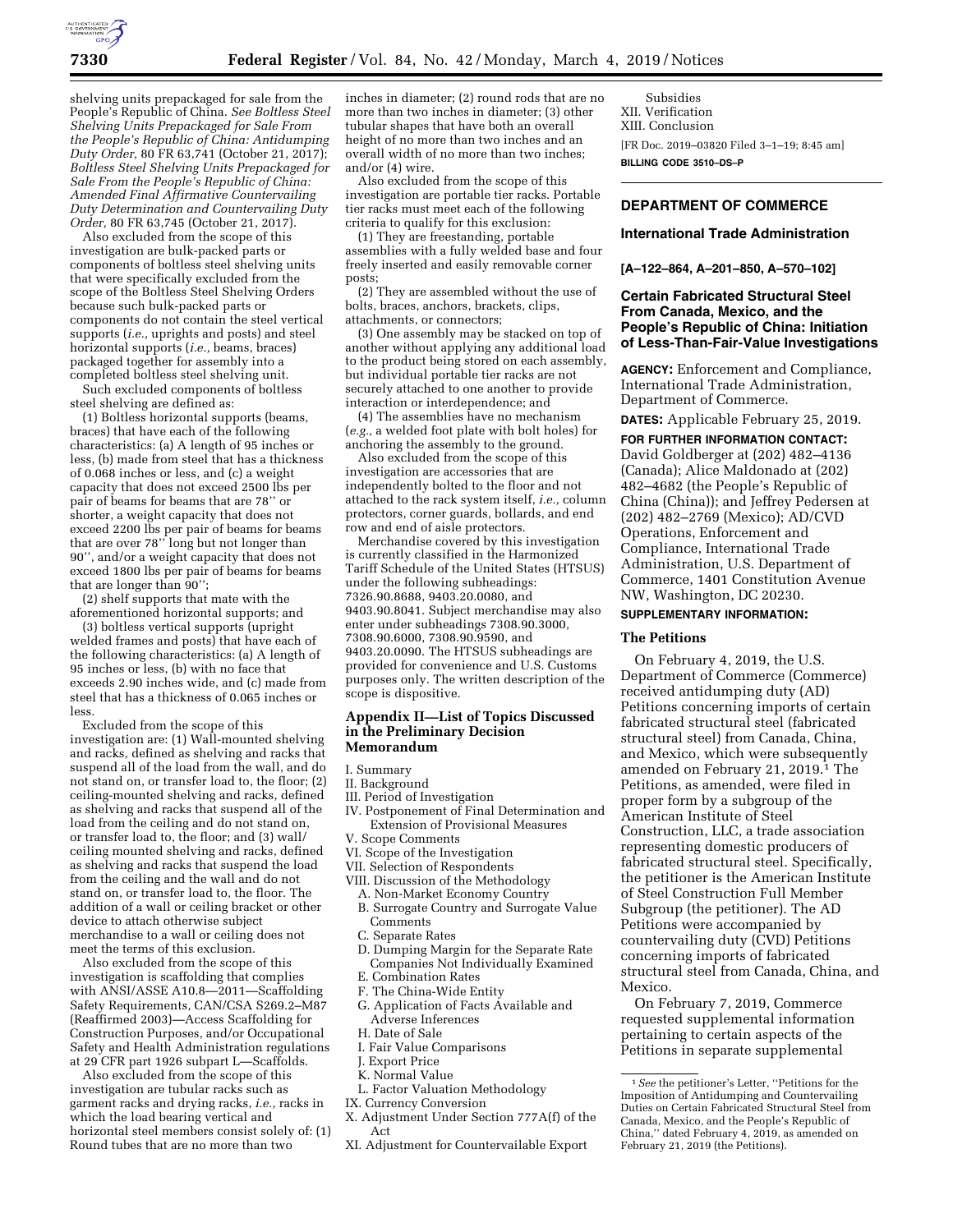questionnaires.2 Responses to the supplemental questionnaires were filed

on February 11 and 12, 2019.3 In accordance with section 732(b) of the Tariff Act of 1930, as amended (the Act), the petitioner alleges that imports of fabricated structural steel from Canada, China, and Mexico are being, or are likely to be, sold in the United States at less than fair value (LTFV) within the meaning of section 731 of the Act, and that such imports are materially injuring, or threatening material injury to, the domestic industry producing fabricated structural steel in the United States. Consistent with section 732(b)(1) of the Act, the Petitions are accompanied by information reasonably available to the petitioner supporting its allegations.

Section 771(9)(E) of the Act states that ''a trade or business association'' is an interested party if ''a majority'' of its ''members manufacture, produce, or wholesale a domestic like product in the United States. Based on information contained in the petitioner's amended Petition submission of February 21, 2019,4 as well as its prior submissions pertaining to the membership of the American Institute of Steel Construction, LLC,<sup>5</sup> Commerce finds

3*See* the petitioner's Letters, ''Re: Certain Fabricated Structural Steel from Canada: Responses to Supplemental Questions on Canada AD Volume III of the Petition'' (Canada AD Supplement); ''Re: Certain Fabricated Structural Steel from Mexico: Response to Supplemental Questions on Mexico AD Volume III of the Petition'' (Mexico AD Supplement); and ''Re: Certain Fabricated Structural Steel from the People's Republic of China: Responses to Supplemental Questions on China AD Volume IV of the Petition'' (China AD Supplement). All of these documents are dated February 11, 2019; *see also* Petitioner's Letter, ''Re: Certain Fabricated Structural Steel from Canada, Mexico, and the People's Republic of China: Responses to Supplemental Questions on General and Injury Volume I of the Petition,'' dated February 12, 2019 (General Issues Supplement).

4*See* the petitioner's Letter, ''Certain Fabricated Structural Steel from Canada, Mexico, and the People's Republic of China: Amendment to Petition to Clarify Petitioner,'' dated February 21, 2019 (Amendment to the Petitions) at 2.

5*See* the petitioner's Letter, ''Petitions for the Imposition of Antidumping and Countervailing Duties on Certain Fabricated Structural Steel from Canada, Mexico, and the People's Republic of China,'' dated February 4, 2019 at Exhibit I–2.

that the petitioner satisfactorily showed that a majority of its members manufacture, produce, or wholesale a domestic like product in the United States, and therefore the Petitions, as amended, have been filed on behalf of the domestic industry. Commerce also finds that the petitioner demonstrated sufficient industry support with respect to the initiation of the requested AD investigations.6

## **Periods of Investigation**

Because the Petitions were filed on February 4, 2019, and amended on February 21, 2019, pursuant to 19 CFR 351.204(b)(1), the period of investigation (POI) for the Canada and Mexico investigations is January 1, 2018, through December 31, 2018. Because China is a non-market economy (NME) country, pursuant to 19 CFR 351.204(b)(1), the POI for the China investigation is July 1, 2018, through December 31, 2018.

#### **Scope of the Investigations**

The product covered by these investigations is fabricated structural steel from Canada, China, and Mexico. For a full description of the scope of these investigations, *see* the Appendix to this notice.

### **Scope Comments**

During our review of the Petitions, Commerce contacted the petitioner regarding the proposed scope language to ensure that the scope language in the Petitions is an accurate reflection of the products for which the domestic industry is seeking relief.7 As a result, the scope of the Petitions was modified to clarify the description of merchandise covered by the Petitions. The description of the merchandise covered by these initiations, as described in the

7*See* Memorandum, ''Petitions for the Imposition of Antidumping and Countervailing Duties on Imports of Certain Fabricated Structural Steel from Canada, the People's Republic of China, and Mexico: Phone Call with Counsel to the Petitioner,'' dated February 21, 2019; *see also* the petitioner's Letter, ''Certain Fabricated Structural Steel from Canada, Mexico, and the People's Republic of China: Revision to Scope,'' dated February 22, 2019. Appendix to this notice, reflects these clarifications.

As discussed in the *Preamble* to Commerce's regulations, we are setting aside a period for interested parties to raise issues regarding product coverage (scope), including potential overlap with existing orders.8 To the extent that the scope of any of these investigations overlaps with existing AD/CVD orders, any products covered by that overlap will be excluded from the scope of the relevant investigation. Commerce will consider all comments received from interested parties and, if necessary, will consult with interested parties prior to the issuance of the preliminary determination. If scope comments include factual information,9 all such factual information should be limited to public information. To facilitate preparation of its questionnaires, Commerce requests that all interested parties submit scope comments by 5:00 p.m. Eastern Time (ET) on March 18, 2019, which is the next business day after 20 calendar days from the signature date of this notice. Any rebuttal comments, which may include factual information, must be filed by 5:00 p.m. ET on March 28, 2019, which is 10 calendar days from the initial comments deadline.10

Commerce requests that any factual information parties consider relevant to the scope of the investigations be submitted during this period. However, if a party subsequently finds that additional factual information pertaining to the scope of the investigations may be relevant, the party may contact Commerce and request permission to submit the additional information. All such submissions must be filed on the records of the concurrent AD and CVD investigations.

### **Filing Requirements**

All submissions to Commerce must be filed electronically using Enforcement and Compliance's Antidumping Duty and Countervailing Duty Centralized Electronic Service System (ACCESS).11

11*See Antidumping and Countervailing Duty Proceedings: Electronic Filing Procedures; Administrative Protective Order Procedures,* 76 FR 39263 (July 6, 2011); *see also Enforcement and Compliance; Change of Electronic Filing System Name,* 79 FR 69046 (November 20, 2014) for details of Commerce's electronic filing requirements, effective August 5, 2011. Information on help using ACCESS can be found at *https://access.trade.gov/ help.aspx* and a handbook can be found at *https:// access.trade.gov/help/* 

<sup>2</sup>*See* Commerce Letters, ''Re: Petitions for the Imposition of Antidumping and Countervailing Duties on Imports of Fabricated Structural Steel from Canada, the People's Republic of China, and Mexico: Supplemental Questions;'' ''Re: Petition for the Imposition of Antidumping Duties on Imports of Certain Fabricated Structural Steel from Canada: Supplemental Questions;'' ''Re: Petition for the Imposition of Antidumping Duties on Imports of Certain Fabricated Structural Steel from Mexico: Supplemental Questions;'' and ''Re: Petition for the Imposition of Antidumping Duties on Imports of Certain Fabricated Structural Steel from the People's Republic of China: Supplemental Questions.'' All of these documents are dated February 7, 2019.

<sup>6</sup>*See* ''Antidumping Duty Investigation Initiation Checklist: Certain Fabricated Structural Steel from Canada (Canada AD Initiation Checklist); Antidumping Duty Investigation Initiation Checklist: Certain Fabricated Structural Steel from the People's Republic of China (China AD Initiation Checklist); and Antidumping Duty Investigation Initiation Checklist: Certain Fabricated Structural Steel from Mexico (Mexico AD Initiation Checklist). These checklists are dated concurrently with, and hereby adopted by, this notice and on file electronically via ACCESS. Access to documents filed via ACCESS is also available in the Central Records Unit, Room B8024 of the main Department of Commerce building.

<sup>8</sup>*See Antidumping Duties; Countervailing Duties, Final Rule,* 62 FR 27296, 27323 (May 19, 1997).

<sup>9</sup>*See* 19 CFR 351.102(b)(21) (defining ''factual information'').

<sup>10</sup>*See* 19 CFR 351.303(b).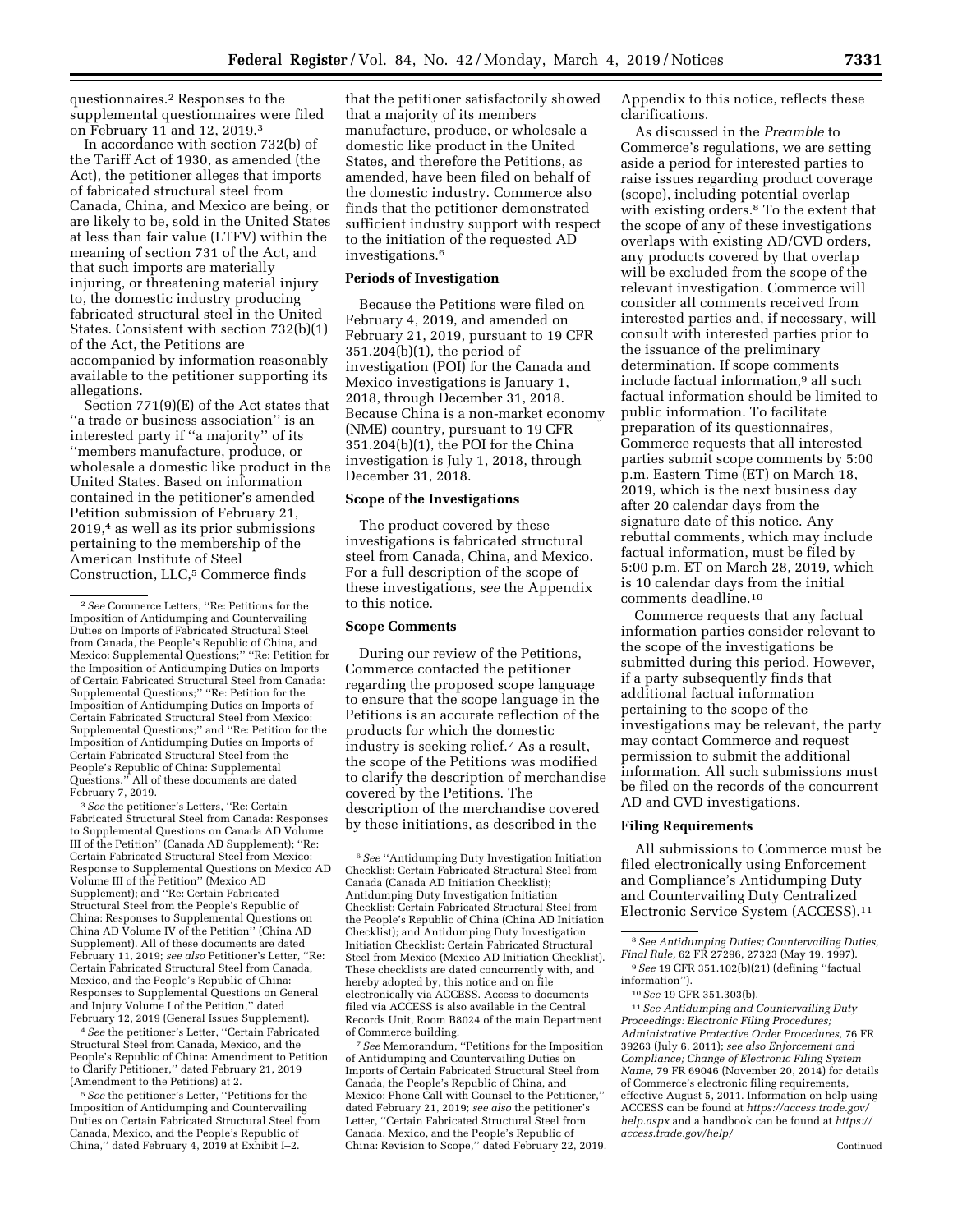An electronically filed document must be received successfully in its entirety by the time and date it is due. Documents exempted from the electronic submission requirements must be filed manually (*i.e.,* in paper form) with Enforcement and Compliance's APO/Dockets Unit, Room 18022, U.S. Department of Commerce, 1401 Constitution Avenue NW, Washington, DC 20230, and stamped with the date and time of receipt by the applicable deadlines.

## **Comments on Product Characteristics for AD Questionnaires**

Commerce is providing interested parties an opportunity to comment on the appropriate physical characteristics of fabricated structural steel to be reported in response to Commerce's AD questionnaires. This information will be used to identify the key physical characteristics of the subject merchandise in order to report the relevant factors of production (FOPs) accurately, as well as to develop appropriate product-comparison criteria.

Interested parties may provide any information or comments that they feel are relevant to the development of an accurate list of physical characteristics. Specifically, they may provide comments as to which characteristics are appropriate to use as: (1) General product characteristics, and (2) product comparison criteria. We note that it is not always appropriate to use all product characteristics as product comparison criteria. We base product comparison criteria on meaningful commercial differences among products. In other words, although there may be some physical product characteristics utilized by manufacturers to describe fabricated structural steel, it may be that only a select few product characteristics take into account commercially meaningful physical characteristics. In addition, interested parties may comment on the order in which the physical characteristics should be used in matching products. Generally, Commerce attempts to list the most important physical characteristics first and the least important characteristics last.

In order to consider the suggestions of interested parties in developing and issuing the AD questionnaires, all product characteristics comments must be filed by 5:00 p.m. ET on March 18, 2019, which is the next business day after 20 calendar days from the

signature date of this notice.<sup>12</sup> Any rebuttal comments must be filed by 5:00 p.m. ET on March 25, 2019. All comments and submissions to Commerce must be filed electronically using ACCESS, as explained above, on the record of each of the AD investigations.

## **Determination of Industry Support for the Petitions**

Section 732(b)(1) of the Act requires that a petition be filed on behalf of the domestic industry. Section 732(c)(4)(A) of the Act provides that a petition meets this requirement if the domestic producers or workers who support the petition account for: (i) At least 25 percent of the total production of the domestic like product; and (ii) more than 50 percent of the production of the domestic like product produced by that portion of the industry expressing support for, or opposition to, the petition. Moreover, section 732(c)(4)(D) of the Act provides that, if the petition does not establish support of domestic producers or workers accounting for more than 50 percent of the total production of the domestic like product, Commerce shall: (i) Poll the industry or rely on other information in order to determine if there is support for the petition, as required by subparagraph (A); or (ii) determine industry support using a statistically valid sampling method to poll the ''industry.''

Section 771(4)(A) of the Act defines the ''industry'' as the producers as a whole of a domestic like product. Thus, to determine whether a petition has the requisite industry support, the statute directs Commerce to look to producers and workers who produce the domestic like product. The International Trade Commission (ITC), which is responsible for determining whether ''the domestic industry'' has been injured, must also determine what constitutes a domestic like product in order to define the industry. While both Commerce and the ITC must apply the same statutory definition regarding the domestic like product,13 they do so for different purposes and pursuant to a separate and distinct authority. In addition, Commerce's determination is subject to limitations of time and information. Although this may result in different definitions of the like product, such differences do not render the decision of either agency contrary to law.14

Section 771(10) of the Act defines the domestic like product as ''a product which is like, or in the absence of like, most similar in characteristics and uses with, the article subject to an investigation under this title.'' Thus, the reference point from which the domestic like product analysis begins is ''the article subject to an investigation'' (*i.e.,* the class or kind of merchandise to be investigated, which normally will be the scope as defined in the petition).

With regard to the domestic like product, the petitioner does not offer a definition of the domestic like product distinct from the scope of the Petitions.15 Based on our analysis of the information submitted on the record, we have determined that fabricated structural steel, as defined in the scope, constitutes a single domestic like product, and we have analyzed industry support in terms of that domestic like product.16

In determining whether the petitioner has standing under section 732(c)(4)(A) of the Act, we considered the industry support data contained in the Petitions with reference to the domestic like product as defined in the ''Scope of the Investigations,'' in the Appendix to this notice. To establish industry support, the petitioner provided its own production of the domestic like product in 2017.17 The petitioner estimated the production of the domestic like product for the entire domestic industry based on shipment data, because production data for the entire domestic industry are not available, and shipments are a close approximation of production in the fabricated structural steel industry.18 The petitioner compared its production to the estimated total production of the domestic like product for the entire domestic industry.19 We relied on data provided by the petitioner for purposes of measuring industry support.20

18 *Id.* at 2–3 and Exhibits I–3 and I–4; *see also*  General Issues Supplement, at 3–6.

19*See* Volume I of the Petitions, at 2–3.

20 *Id.* at 2–3 and Exhibit I–3 and I–4; *see also*  General Issues Supplement, at 3–6. For further discussion, *see* Canada AD Initiation Checklist, at Attachment II; China AD Initiation Checklist, at

*Handbook%20on%20Electronic%20 Filling%20Procedures.pdf.* 

<sup>12</sup>*See* 19 CFR 351.303(b).

<sup>13</sup>*See* section 771(10) of the Act.

<sup>14</sup>*See USEC, Inc.* v. *United States,* 132 F. Supp. 2d 1, 8 (CIT 2001) (citing *Algoma Steel Corp., Ltd.*  v. *United States,* 688 F. Supp. 639, 644 (CIT 1988), *aff'd* 865 F.2d 240 (Fed. Cir. 1989)).

<sup>15</sup>*See* Volume I of the Petitions, at 14–16 and Exhibit I–5; *see also* General Issues Supplement, at 1–3.

 $^{\rm 16}$  For a discussion of the domestic like product analysis as applied to these cases and information regarding industry support, *see* Canada AD Initiation Checklist, at Attachment II, Analysis of Industry Support for the Antidumping and Countervailing Duty Petitions Covering Certain Fabricated Structural Steel from Canada, the People's Republic of China, and Mexico (Attachment II); China AD Initiation Checklist at Attachment II; and Mexico AD Initiation Checklist at Attachment II.

<sup>17</sup>*See* Volume I of the Petitions, at 2–3 and Exhibit I–4.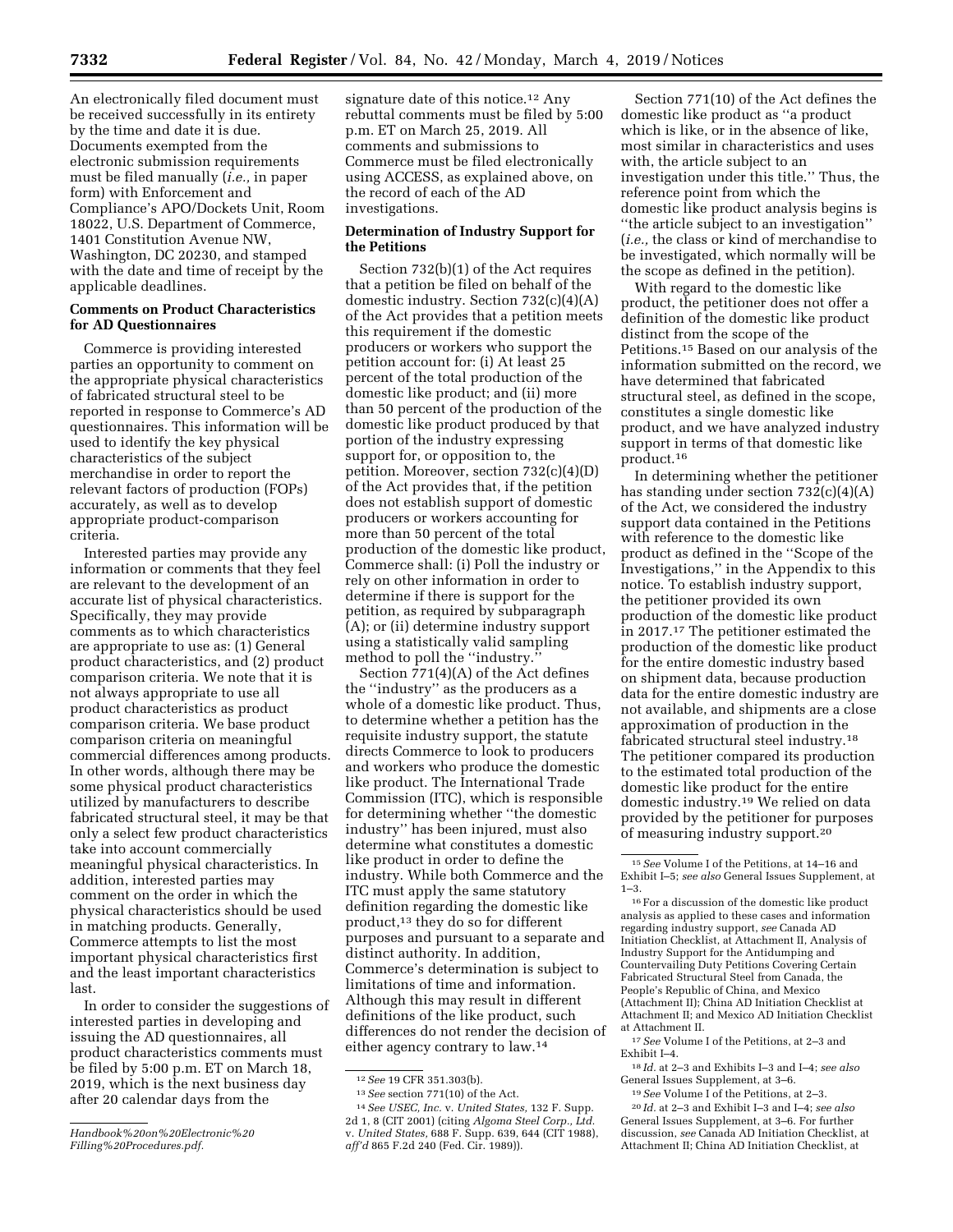On February 12 and February 13, 2019, we received comments on industry support from Canada, the provincial government of Québec, and Mexico, respectively.21 The petitioner responded to the Canada's and Mexico's comments on February 19, 2019.<sup>22</sup>

On February 19, 2019, we received comments on industry support from Corey, S.A. de C.V. (Corey), a Mexican producer and exporter of fabricated structural steel.23

The petitioner responded to the comments from Corey on February 21, 2019.24 In addition, the petitioner subsequently clarified and amended the Petitions on February 21, 2019, in response to the comments from Canada, Mexico, and Corey.25 During consultations held with respect to the Canada and Mexico CVD petitions, Canada and Mexico discussed industry support comments and provided additional comments in the respective CVD consultation papers.26 On February 22, 2019, we received additional comments on industry support from Canada, Québec, and Mexico.<sup>27</sup> The

21*See* Letter from the Government of Canada, the Government of Québec, and Export Development Canada, ''Fabricated Structural Steel from Canada (A–122–864 and C–122–865)—Request for Postponement of Initiation and Disclosure of Members of Petitioner American Institute of Steel Construction and Identities of Known Domestic Producers,'' dated February 12, 2019 (Canada Letter); *see also* Letter from the Government of Mexico, ''Fabricated Structural Steel from Mexico (A–201–850 and C–201–851)—Request to Dismiss Petitions or Otherwise Postpone Initiation,'' dated February 13, 2019 (Mexico Letter).

22*See* the petitioner's Letter, ''Certain Fabricated Structural Steel from Canada and Mexico: Response to Respondents' Request to Reject Petitions or Postpone Initiation,'' dated February 19, 2019.

23*See* Letter from Corey, ''Fabricated Structural Steel from Mexico: Standing Challenge—Request to Decline Initiation of Antidumping and Countervailing Duty Investigations,'' dated February 19, 2019.

24*See* the petitioner's Letter, ''Certain Fabricated Structural Steel from Canada and Mexico: Response to Respondents' Standing Challenge and Request to Decline Initiation,'' dated February 21, 2019.

25*See* Amendment to the Petitions.

26*See* Ex-Parte Memorandum, ''Meeting with Officials from the Government of Mexico on the Countervailing Duty Petition on Certain Fabricated Structural Steel from Mexico'' dated February 19, 2019; *see also* Memorandum, ''Countervailing Duty Petition on Certain Fabricated Structural Steel from Canada: GOC Consultations,'' dated February 21, 2019; *see also* Letter from Mexico, ''Fabricated Structural Steel from Mexico (C–201–851)— Submission of Consultations Paper,'' dated February 20, 2019; *see also* Letter from Canada, ''Fabricated Structural Steel from Canada (A–122– 864 and C–122–865)—Consultations Paper.

<sup>27</sup> See Letter from Québec, "Fabricated Structural Steel from Canada, (A–122–864 and C–122–865): Response to AISC Amendment to Petition,'' dated February 22, 2019; *see also* Letter from Canada, ''Fabricated Structural Steel from Canada (A–122– 864 and C–122–865)—Response to AISC

petitioner responded to Canada's, Québec's, and Mexico's comments on February 25, 2019.28 For further discussion of these comments, *see* the country-specific AD initiation checklists, at Attachment II.

Our review of the data provided in the Petitions, the General Issues Supplement, and other information readily available to Commerce indicates that the petitioner has established industry support for the Petitions.29 First, the Petitions established support from domestic producers (or workers) accounting for more than 50 percent of the total production of the domestic like product and, as such, Commerce is not required to take further action in order to evaluate industry support (*e.g.,*  polling).30 Second, the domestic producers (or workers) have met the statutory criteria for industry support under section 732(c)(4)(A)(i) of the Act because the domestic producers (or workers) who support the Petitions account for at least 25 percent of the total production of the domestic like product.31 Finally, the domestic producers (or workers) have met the statutory criteria for industry support under section 732(c)(4)(A)(ii) of the Act because the domestic producers (or workers) who support the Petitions account for more than 50 percent of the production of the domestic like product produced by that portion of the industry expressing support for, or opposition to, the Petitions.32 Accordingly, Commerce determines that the Petitions were filed on behalf of the domestic industry within the meaning of section 732(b)(1) of the Act.

## **Allegations and Evidence of Material Injury and Causation**

The petitioner alleges that the U.S. industry producing the domestic like product is being materially injured, or is threatened with material injury, by reason of the imports of the subject

<sup>28</sup> See Letter from the petitioner, "Certain Fabricated Structural Steel from Canada, Mexico, and the People's Republic of China,'' dated

<sup>29</sup> See Canada AD Initiation Checklist, at Attachment II; China AD Initiation Checklist, at Attachment II; and Mexico AD Initiation Checklist, at Attachment II.

30*See* section 732(c)(4)(D) of the Act; *see also*  Canada AD Initiation Checklist, at Attachment II; China AD Initiation Checklist, at Attachment II; and Mexico AD Initiation Checklist, at Attachment II.

31*See* Canada AD Initiation Checklist, at Attachment II; China AD Initiation Checklist, at Attachment II; and Mexico AD Initiation Checklist, at Attachment II. 32 *Id.* 

merchandise sold at LTFV. In addition, the petitioner alleges that subject imports exceed the negligibility threshold provided for under section 771(24)(A) of the Act.<sup>33</sup>

The petitioner contends that the industry's injured condition is illustrated by the significant volume and increasing market share of subject imports; reduced market share of the U.S. industry; underselling and price depression or suppression; declines in production, shipments, and capacity utilization; negative impact on employment variables; decline in the domestic industry's financial performance; and lost sales and revenues.34 We have assessed the allegations and supporting evidence regarding material injury, threat of material injury, causation, negligibility, as well as cumulation, and we have determined that these allegations are properly supported by adequate evidence, and meet the statutory requirements for initiation.35

## **Allegations of Sales at LTFV**

The following is a description of the allegation of sales at LTFV upon which Commerce based its decision to initiate AD investigations of imports of fabricated structural steel from Canada, China, and Mexico. The sources of data for the deductions and adjustments relating to U.S. price and normal value (NV) are discussed in greater detail in the AD Initiation Checklist for each country.

## **Export Price**

For China and Mexico, the petitioner based export price (EP) on pricing information for fabricated structural steel produced in, and exported from, those countries and sold or offered for sale in the United States.36 For China, the petitioner deducted from U.S. price foreign inland freight, foreign brokerage and handling, ocean freight and insurance, and U.S. port expenses.37 For

35*See* Canada AD Initiation Checklist, at Attachment III, Analysis of Allegations and Evidence of Material Injury and Causation for the Antidumping and Countervailing Duty Petitions Covering Certain Fabricated Structural Steel from Canada, the People's Republic of China, and Mexico (Attachment III); *see also* China AD Initiation Checklist, at Attachment III; *see also* Mexico AD Initiation Checklist, at Attachment III.

36*See* China and Mexico AD Initiation Checklists; *see also See* Volume IV of the Petition, at 3 and Exhibit IV–2.

37*See* Volume IV of the Petition at 4; *see also*  China AD Supplement, at Exhibit IV—Supp–2.

Attachment II; and Mexico AD Initiation Checklist, at Attachment II.

Amendment to Petition,'' dated February 22, 2019; *see also* Letter from Mexico, ''Fabricated Structural Steel from Mexico (C–201–851, A–201–850)— Comments on Change of Petitioner," dated February<br>22–2019

<sup>33</sup>*See* Volume I of the Petitions, at 22 and Exhibit I–8.

<sup>34</sup> *Id.* at 11–41 and Exhibits I–3, I–5, I–8, I–10 through I–22; *see also* General Issues Supplement, at 6.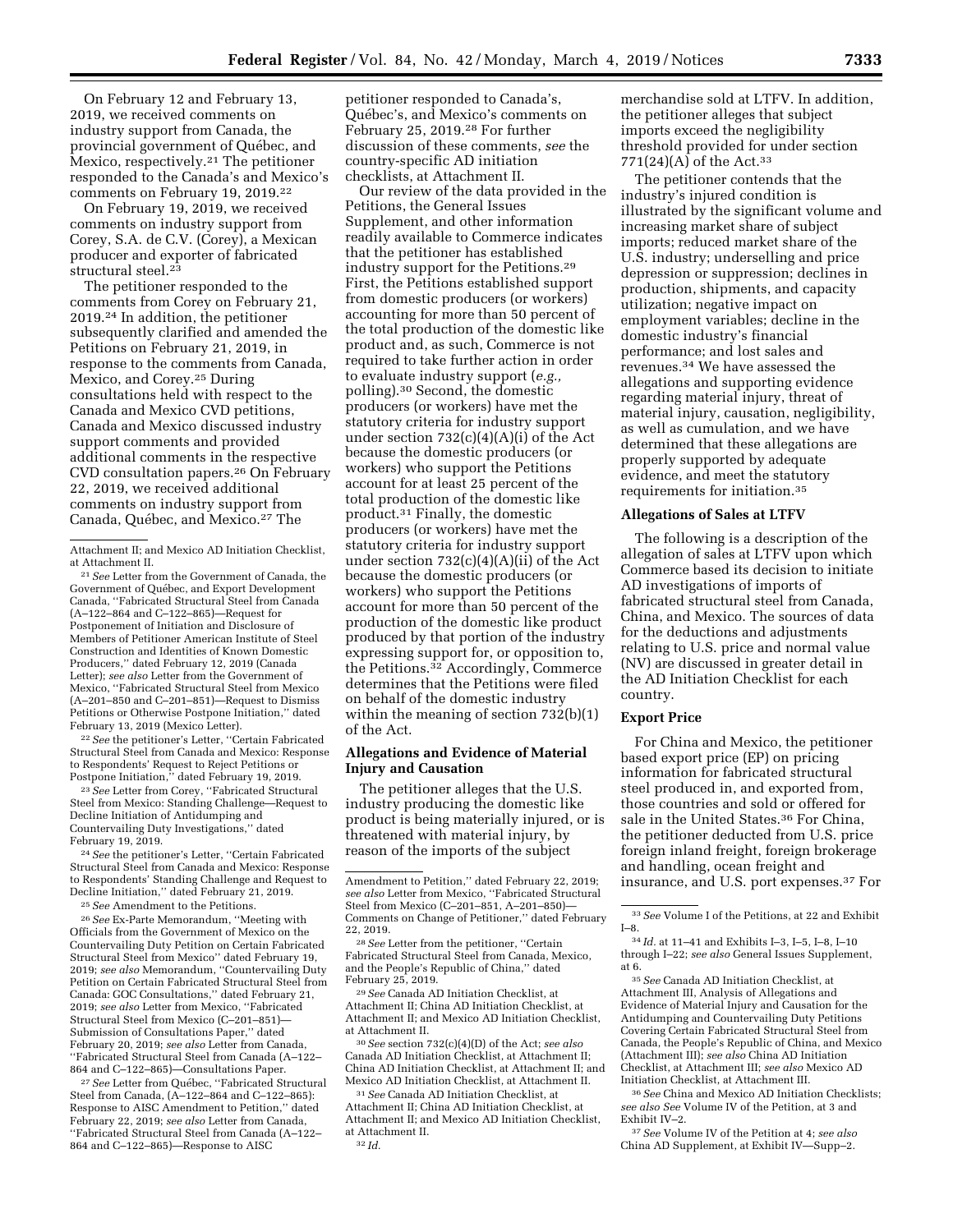Mexico, the petitioner deducted from U.S. price foreign inland freight, foreign brokerage and handling, U.S. brokerage and handling, and U.S. inland freight.38

### **Constructed Export Price**

For Canada, because the petitioner had reason to believe that the sale was made on a constructed export price (CEP) basis,39 the petitioner based CEP on pricing information for fabricated structural steel produced in Canada by a Canadian producer and sold or offered for sale in the United States.40 The petitioner made deductions from U.S. price for foreign inland freight (including foreign inland insurance and foreign brokerage and handling), U.S. inland freight, and U.S. brokerage and handling charges.41 The petitioner also deducted further manufacturing expenses and CEP profit from U.S. price.42

### **Normal Value**

For Canada and Mexico, the petitioner was unable to obtain information relating to the prices charged for fabricated structural steel in Canada and Mexico, or any third country market.<sup>43</sup> The petitioner noted that fabricated structural steel is a specialized product which is sold to specific classes of customers and for special projects and, with few exceptions, no two fabricated structural steel projects are identical.44 Because home market and third country prices were not reasonably available, the petitioners calculated NV based on constructed value (CV). For further discussion of CV, *see* the section ''Normal Value Based on Constructed Value'' below.45

With respect to China, Commerce considers China to be an NME country.46 In accordance with section

- 40*See* Canada AD Initiation Checklist.
- 41 *Id.*
- 42 *Id.*

44*See* Volume II of the Petition, at 11; and Volume III of the Petition, at 9.

45 In accordance section 773(b)(2) of the Act, for this investigation, Commerce will request information necessary to calculate the CV and cost of production (COP) to determine whether there are reasonable grounds to believe or suspect that sales of the foreign like product have been made at prices that represent less than the COP of the product.

46*See Antidumping Duty Investigation of Certain Aluminum Foil from the People's Republic of China: Affirmative Preliminary Determination of Sales at Less-Than-Fair Value and Postponement of Final Determination,* 82 FR 50858, 50861 (November 2, 2017), and accompanying decision

 $771(18)(C)(i)$  of the Act, any determination that a foreign country is an NME country shall remain in effect until revoked by Commerce. Therefore, we continue to treat China as an NME country for purposes of the initiation of this investigation. Accordingly, NV in China is appropriately based on factors of production (FOPs) valued in a surrogate market economy country, in accordance with section 773(c) of the  $Act.<sup>47</sup>$ 

The Petitions claim Brazil is an appropriate surrogate country for China because it is a market economy country that is at a level of economic development comparable to that of China, and it is a significant producer of identical merchandise.48 The Petitions provided publicly-available information from Brazil to value all FOPs.49 However, the Petitions relied upon the financial statement of Grupo Carso, S.A.B. de C.V. (Carso), a Mexican producer of fabricated structural steel, to value financial ratios (*i.e.,*  manufacturing overhead, selling, general and administrative (SG&A) expenses, and profit) because the petitioner stated that it attempted to locate the financial ratios of a producer of identical or comparable merchandise in Brazil; however, ''many companies within Brazil have reported net losses for their most recent fiscal years or have been required to report 'qualified' financial statements.'' 50 Therefore, based on the information provided by the petitioner, we determine that it is appropriate to use Brazil as the primary surrogate country, but rely on the financial statement of a Mexican producer of fabricated structural steel to value financial ratios, for initiation purposes.

Interested parties will have the opportunity to submit comments regarding surrogate country selection and, pursuant to 19 CFR 351.301(c)(3)(i), will be provided an opportunity to submit publicly available information to value FOPs within 30 days before the scheduled date of the preliminary determination.

## **Factors of Production**

Because information regarding the volume of inputs consumed by the Chinese producer/exporter was not

memorandum, *China's Status as a Non-Market Economy,* unchanged in *Certain Aluminum Foil from the People's Republic of China: Final Determination of Sales at Less Than Fair Value,* 83 FR 9282 (March 5, 2018).

48*See* Volume IV of the Petition, at 9–10 and Exhibit IV–11.

reasonably available, the Petitions used the product-specific consumption rates of a U.S. fabricated structural steel producer as a surrogate to estimate the Chinese manufacturer's FOPs.51 The Petitions valued the estimated FOPs using surrogate values from Brazil, as noted above.52 The Petitions used an average exchange rate to convert the data to U.S. dollars, where applicable.<sup>53</sup>

### **Normal Value Based on Constructed Value**

As noted above, because home market and third country prices were not available for Mexico and Canada, the Petitions based NV on CV.54 Pursuant to section 773(e) of the Act, CV consists of the cost of manufacturing (COM), SG&A expenses, financial expenses, and profit.55

For Canada and Mexico, the Petitions calculated the COM based on the input factors of production and usage rates from a U.S. producer of fabricated structural steel. The input factors of production were valued using publicly available data on costs specific to Canada and Mexico during the proposed POI.56 Specifically, the prices for raw materials (and propane for Canada) were valued using publicly available import and domestic price data for Canada and Mexico.57 Labor and energy costs were valued using publicly available sources for Canada and Mexico.58

For Canada, the Petitions relied on the fiscal year (FY) 2017 audited financial statements of Empire Industries Limited (Empire), a Canadian producer of fabricated structural steel, to determine the per-unit factory overhead costs associated with the production of fabricated structural steel.59 The Petitions also relied on Empire's FY 2017 audited financial statements to determine the SG&A expense ratio used to calculate the per-unit SG&A expenses and the financial expense ratio 60 used to calculate the per-unit financial expenses.61 To determine the profit rate, the Petitions relied on Empire's FY 2017 audited financial statements.62 Because

- 59*See* Volume II of the Petition at 18 and Exhibit II–22A and Exhibit II–22B.
- 60*See* Canada AD Initiation Checklist.
- 61 *Id.*  62 *Id.*

<sup>38</sup>*See* the Mexico AD Initiation Checklist at 7–8 and Volume IV of the Petition at 5–6.

<sup>39</sup>*See* Canada AD Supplement, at 1. The petitioner requested business proprietary treatment for the information regarding why it believes the offer for sale was made on a CEP basis.

<sup>43</sup>*See* Canada and Mexico AD Initiation Checklists.

<sup>47</sup>*See* China AD Initiation Checklist.

<sup>49</sup> *Id.* at 16 and Exhibit IV–17

<sup>50</sup> *Id.* at 18 and Exhibits IV–10 and IV–21.

<sup>51</sup> *Id.* at 11 and Exhibit IV–12.

<sup>52</sup> *Id.* at 16 and Exhibits IV–17; *see also* China AD Supplement at Exhibit IV–Supp–3.

<sup>53</sup>*See* Volume IV of the Petition at 15 and Exhibit IV–16.

<sup>54</sup>*See* Volume II of the Petition at 11; and Volume III of the Petition at 9.

<sup>55</sup>*See* Canada AD Initiation Checklist and Mexico AD Initiation Checklist.

<sup>56</sup> *Id.* 

<sup>57</sup> *Id.*  58 *Id.*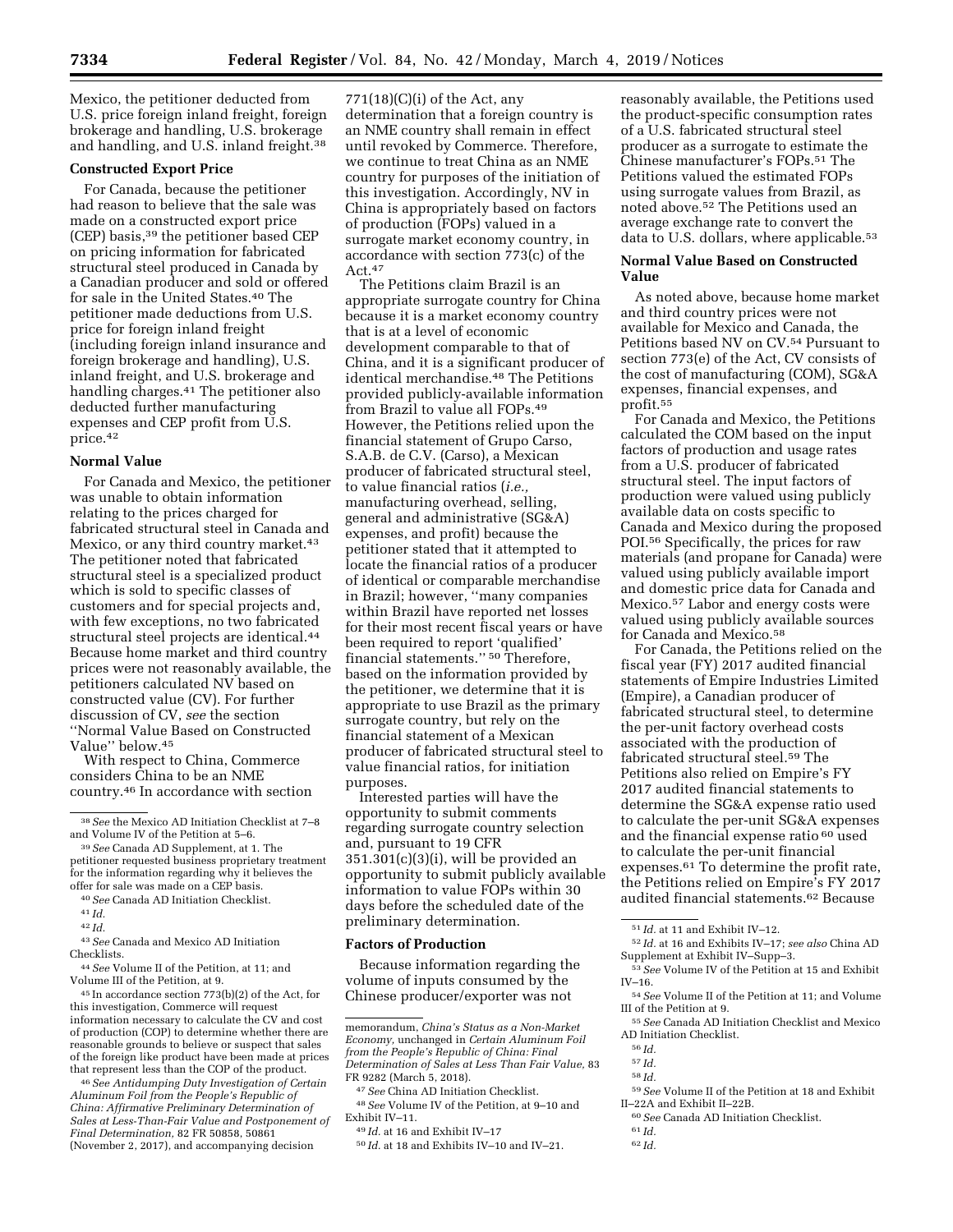Empire operated at a loss for FY 2017, the Petitions conservatively did not include an amount for profit in the calculation of CV.

For Mexico, the Petitions calculated factory overhead, SG&A, interest and profit based on the 2017 audited financial statements of Carso, a Mexican producer of fabricated structural steel.63

#### **Fair Value Comparisons**

Based on the data provided by the Petitions, there is reason to believe that imports of fabricated structural steel from Canada, China, and Mexico are being, or are likely to be, sold in the United States at LTFV. Based on comparisons of EP, or CEP, to NV in accordance with sections 772 and 773 of the Act, the estimated dumping margins for fabricated structural steel for each of the countries covered by this initiation are as follows: (1) Canada—30.41 percent; 64 (2) China—222.35 percent; 65 and (3) Mexico—30.58 percent.66

### **Initiation of LTFV Investigations**

Based upon the examination of the Petitions and supplemental responses, we find that the Petitions meet the requirements of section 732 of the Act. Therefore, we are initiating AD investigations to determine whether imports of fabricated structural steel from Canada, China, and Mexico are being, or are likely to be, sold in the United States at LTFV. In accordance with section 733(b)(1)(A) of the Act and 19 CFR 351.205(b)(1), unless postponed, we will make our preliminary determinations no later than 140 days after the date of this initiation.

#### **Respondent Selection**

With respect to Canada and Mexico, the petitioner named 50 companies in Canada 67 and 18 companies in Mexico,68 as producers/exporters of fabricated structural steel. Following standard practice in AD investigations involving market economy countries, in the event Commerce determines that the number of companies is large and it cannot individually examine each company based upon Commerce's resources, where appropriate, Commerce intends to select respondents in Canada and Mexico based on U.S. Customs and Border Protection (CBP) data for U.S. imports under the appropriate Harmonized Tariff Schedule of the United States (HTSUS) numbers

listed with the scope in the Appendix, below.69

With respect to China, the petitioners named 220 producers/exporters of fabricated structural steel in China. In AD investigations involving NME countries, Commerce selects respondents based on quantity and value (Q&V) questionnaires in cases where it cannot individually examine each company based upon its resources. After considering the large number of producers and exporters identified in the Petition, and considering the resources that must be used by Commerce to mail Q&V questionnaires to all of these companies, Commerce has determined that we do not have sufficient administrative resources to mail Q&V questionnaires to all 220 identified producers and exporters. Therefore, Commerce has determined to limit the number of Q&V questionnaires it will send out to exporters and producers based on CBP data for imports during the POI under the appropriate HTSUS numbers listed with the scope in the Appendix, below. Accordingly, Commerce will send Q&V questionnaires to the largest producers and exporters that are identified in the CBP data for which there is address information on the record.

On February 25, 2019, Commerce released CBP data on imports of fabricated structural steel from Canada, China, and Mexico under APO to all parties with access to information protected by APO and indicated that interested parties wishing to comment on the CBP data must do so within three business days of the publication date of the notice of initiation of these investigations.70 We further stated that we will not accept rebuttal comments.

In addition, Commerce will post the Q&V questionnaire along with filing instructions on the Enforcement and Compliance website at *http:// www.trade.gov/enforcement/news.asp.*  In accordance with our standard practice for respondent selection in AD cases involving NME countries, we intend to base respondent selection on the responses to the Q&V questionnaire that we receive.

Producers/exporters of fabricated structural steel from China that do not receive Q&V questionnaires by mail may still submit a response to the Q&V questionnaire and can obtain a copy of the Q&V questionnaire from Enforcement & Compliance's website. The Q&V response must be submitted by the relevant Chinese exporters/ producers no later than 5:00 p.m. ET on March 15, 2019. All Q&V responses must be filed electronically via ACCESS.

#### **Separate Rates**

In order to obtain separate-rate status in an NME investigation, exporters and producers must submit a separate-rate application.71 The specific requirements for submitting a separate-rate application in the China investigation are outlined in detail in the application itself, which is available on Commerce's website at *http://enforcement.trade.gov/ nme/nme-sep-rate.html.* The separaterate application will be due 30 days after publication of this initiation notice.72 Exporters and producers who submit a separate-rate application and are selected as mandatory respondents will be eligible for consideration for separate-rate status only if they respond to all parts of Commerce's AD questionnaire as mandatory respondents. Commerce requires that companies from China submit a response to both the Q&V questionnaire and the separate-rate application by the respective deadlines in order to receive consideration for separate-rate status. Companies not filing a timely Q&V response will not receive separate-rate consideration.

### **Use of Combination Rates**

Commerce will calculate combination rates for certain respondents that are eligible for a separate rate in an NME investigation. The Separate Rates and Combination Rates Bulletin states:

{w}hile continuing the practice of assigning separate rates only to exporters, all separate rates that the Department will now assign in its NME Investigation will be specific to those producers that supplied the exporter during the period of investigation. Note, however, that one rate is calculated for the exporter and all of the producers which supplied subject merchandise to it during the

<sup>63</sup>*See* Mexico AD Initiation Checklist.

<sup>64</sup>*See* Canada AD Initiation Checklist.

<sup>65</sup>*See* China AD Initiation Checklist.

<sup>66</sup>*See* Mexico AD Initiation Checklist.

<sup>67</sup>*See* Volume I of the Petitions, at Exhibit I–7. 68 *Id.* 

<sup>69</sup>*See, e.g., Polyester Textured Yarn from India and the People's Republic of China: Initiation of Less-Than-Fair-Value Investigations,* 83 FR 58223,

<sup>58227 (</sup>November 19, 2018). 70*See* Memoranda, ''Less-Than-Fair-Value Investigation of Certain Fabricated Structural Steel from Canada: Release of U.S. Customs and Border Protection Data;'' ''Less-Than-Fair-Value Investigation of Certain Fabricated Structural Steel from the People's Republic of China: Release of U.S. Customs and Border Protection Data;'' and ''Less-Than-Fair-Value Investigation of Certain Fabricated Structural Steel from Mexico: Release of U.S. Customs and Border Protection Data,'' dated February 25, 2019.

<sup>71</sup>*See* Policy Bulletin 05.1: Separate-Rates Practice and Application of Combination Rates in Antidumping Investigation involving Non-Market Economy Countries (April 5, 2005), available at *http://enforcement.trade.gov/policy/bull05-1.pdf*  (Policy Bulletin 05.1).

<sup>72</sup>Although in past investigations this deadline was 60 days, consistent with 19 CFR 351.301(a), which states that ''the Secretary may request any person to submit factual information at any time during a proceeding,'' this deadline is now 30 days.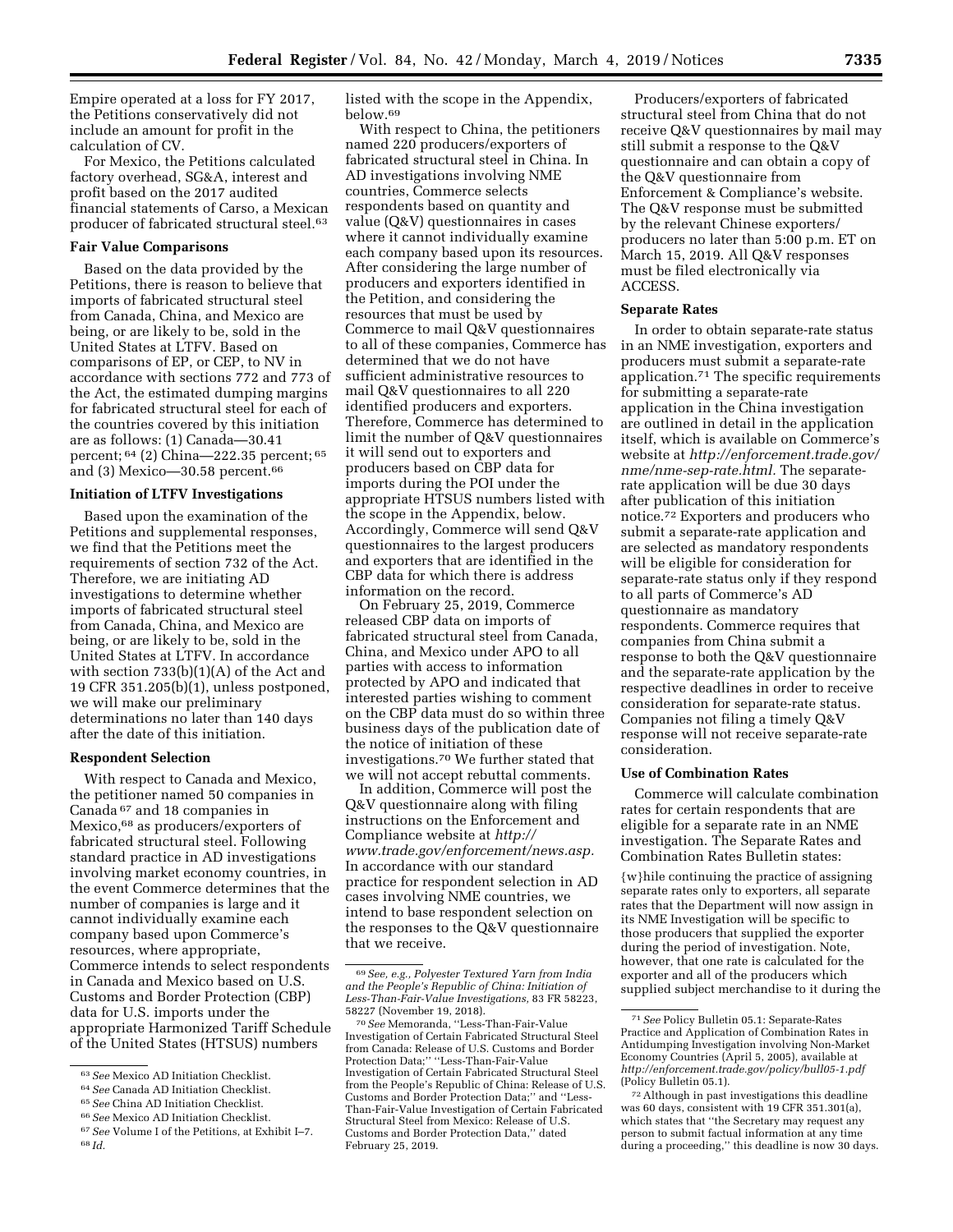period of investigation. This practice applies both to mandatory respondents receiving an individually calculated separate rate as well as the pool of non-investigated firms receiving the weighted-average of the individually calculated rates. This practice is referred to as the application of ''combination rates'' because such rates apply to specific combinations of exporters and one or more producers. The cash-deposit rate assigned to an exporter will apply only to merchandise both exported by the firm in question and produced by a firm that supplied the exporter during the period of investigation.<sup>73</sup>

# **Distribution of Copies of the Petitions**

In accordance with section 732(b)(3)(A) of the Act and 19 CFR 351.202(f), copies of the public version of the Petitions have been provided to the governments of Canada, China, and Mexico *via* ACCESS. To the extent practicable, we will attempt to provide a copy of the public version of the Petitions to each exporter named in the Petitions, as provided under 19 CFR 351.203(c)(2).

## **ITC Notification**

We will notify the ITC of our initiation, as required by section 732(d) of the Act.

## **Preliminary Determination by the ITC**

The ITC will preliminarily determine, within 45 days after the date on which the Petitions were filed, whether there is a reasonable indication that imports of fabricated structural steel from Canada, China, and/or Mexico are materially injuring, or threatening material injury to, a U.S. industry.74 A negative ITC determination for any country will result in the investigation being terminated with respect to that country.75 Otherwise, the investigations will proceed according to statutory and regulatory time limits.

### **Submission of Factual Information**

Factual information is defined in 19 CFR 351.102(b)(21) as: (i) Evidence submitted in response to questionnaires; (ii) evidence submitted in support of allegations; (iii) publicly available information to value factors under 19 CFR 351.408(c) or to measure the adequacy of remuneration under 19 CFR 351.511(a)(2); (iv) evidence placed on the record by Commerce; and (v) evidence other than factual information described in (i)–(iv). Section 351.301(b) of Commerce's regulations requires any party, when submitting factual information, to specify under which subsection of 19 CFR 351.102(b)(21) the

information is being submitted 76 and, if the information is submitted to rebut, clarify, or correct factual information already on the record, to provide an explanation identifying the information already on the record that the factual information seeks to rebut, clarify, or correct.77 Time limits for the submission of factual information are addressed in 19 CFR 351.301, which provides specific time limits based on the type of factual information being submitted. Interested parties should review the regulations prior to submitting factual information in these investigations.

# **Particular Market Situation Allegation**

Section 504 of the Trade Preferences Extension Act of 2015 amended the Act by adding the concept of particular market situation (PMS) for purposes of CV under section 773(e) of the Act.78 Section 773(e) of the Act states that ''if a particular market situation exists such that the cost of materials and fabrication or other processing of any kind does not accurately reflect the cost of production in the ordinary course of trade, the administering authority may use another calculation methodology under this subtitle or any other calculation methodology.'' When an interested party submits a PMS allegation pursuant to section 773(e) of the Act, Commerce will respond to such a submission consistent with 19 CFR 351.301(c)(2)(v). If Commerce finds that a PMS exists under section 773(e) of the Act, then it will modify its dumping calculations appropriately.

Neither section 773(e) of the Act nor 19 CFR 351.301(c)(2)(v) set a deadline for the submission of PMS allegations and supporting factual information. However, in order to administer section 773(e) of the Act, Commerce must receive PMS allegations and supporting factual information with enough time to consider the submission. Thus, should an interested party wish to submit a PMS allegation and supporting new factual information pursuant to section 773(e) of the Act, it must do so no later than 20 days after submission of a respondent's initial section D questionnaire response.

## **Extensions of Time Limits**

Parties may request an extension of time limits before the expiration of a time limit established under 19 CFR 351.301, or as otherwise specified by the Secretary. In general, an extension

request will be considered untimely if it is filed after the expiration of the time limit established under 19 CFR 351.301. For submissions that are due from multiple parties simultaneously, an extension request will be considered untimely if it is filed after 10:00 a.m. ET on the due date. Under certain circumstances, we may elect to specify a different time limit by which extension requests will be considered untimely for submissions which are due from multiple parties simultaneously. In such a case, we will inform parties in a letter or memorandum of the deadline (including a specified time) by which extension requests must be filed to be considered timely. An extension request must be made in a separate, stand-alone submission; under limited circumstances we will grant untimelyfiled requests for the extension of time limits. Parties should review *Extension of Time Limits; Final Rule,* 78 FR 57790 (September 20, 2013), available at *http://www.gpo.gov/fdsys/pkg/FR-2013- 09-20/html/2013-22853.htm,* prior to submitting factual information in these investigations.

## **Certification Requirements**

Any party submitting factual information in an AD or CVD proceeding must certify to the accuracy and completeness of that information.79 Parties must use the certification formats provided in 19 CFR 351.303(g).80 Commerce intends to reject factual submissions if the submitting party does not comply with the applicable certification requirements.

### **Notification to Interested Parties**

Interested parties must submit applications for disclosure under APO in accordance with 19 CFR 351.305. On January 22, 2008, Commerce published *Antidumping and Countervailing Duty Proceedings: Documents Submission Procedures; APO Procedures,* 73 FR 3634 (January 22, 2008). Parties wishing to participate in these investigations should ensure that they meet the requirements of these procedures (*e.g.,*  the filing of letters of appearance as discussed at 19 CFR 351.103(d)).

This notice is issued and published pursuant to sections 732(c)(2) and 777(i) of the Act, and 19 CFR 351.203(c).

<sup>73</sup>*See* Policy Bulletin 05.1 at 6 (emphasis added). 74*See* section 733(a) of the Act.

<sup>75</sup> *Id.* 

<sup>76</sup>*See* 19 CFR 351.301(b).

<sup>77</sup>*See* 19 CFR 351.301(b)(2).

<sup>78</sup>*See* Trade Preferences Extension Act of 2015, Public Law 114–27, 129 Stat. 362 (2015).

<sup>79</sup>*See* section 782(b) of the Act.

<sup>80</sup>*See also Certification of Factual Information to Import Administration During Antidumping and Countervailing Duty Proceedings,* 78 FR 42678 (July 17, 2013) (*Final Rule*). Answers to frequently asked questions regarding the *Final Rule* are available at *http://enforcement.trade.gov/tlei/notices/factual*\_ *info*\_*final*\_*rule*\_*FAQ*\_*07172013.pdf.*